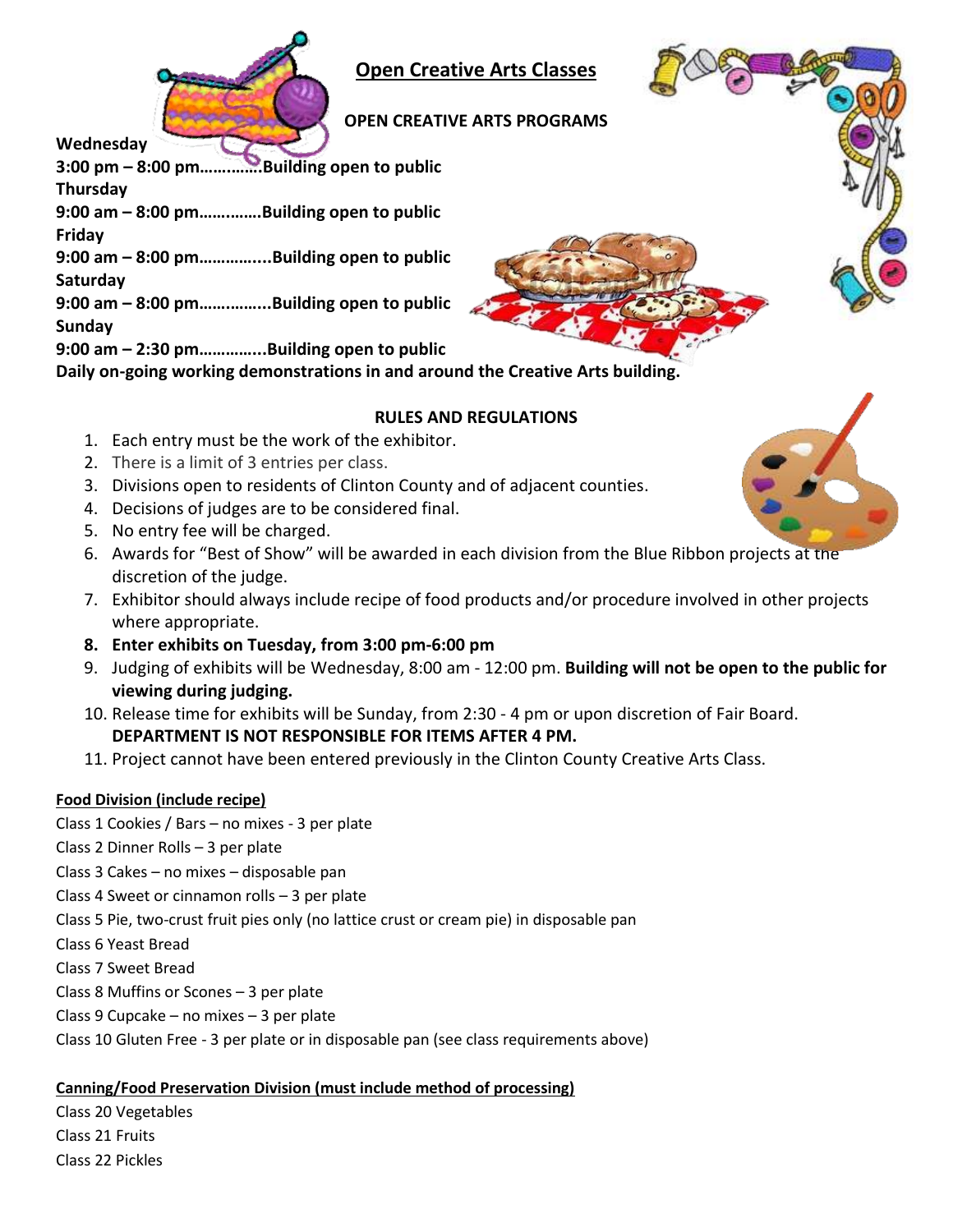Class 23 Juices Class 24 Preserves & fruit butters (no freezer jams) Class 25 Jelly (no freezer jams) Class 26 Meat

#### **Woodworking Division**

Class 30 Toys Class 31 Furniture – indoor Class 32 Refinished article – include procedure steps Class 33 Unfinished wood article Class 34 Whittling Class 35 Carving Class 36 Interior accents (pictures frame, candle holder, etc.) Class 37 Yard Art (bird house, bench, table ornaments, etc.) Class 38 Scroll Saw Class 39 Intarsia

#### **Holiday Division**

Class 40 Christmas items Class 41 Seasonal items (Halloween, Easter, St. Pat's, 4th of July, etc.) Class 42 Other

#### **Clothing Division**

Class 50 Sewn garment Class 51 Wearable art (stencil, stamping, tie-dye, etc.) Class 52 Accessories (jewelry, scarf, purse, etc.) Class 53 Miscellaneous

#### **Quilting Division**

Note: Class 60, 61 & 62 can be made entirely by exhibitor or top made by exhibitor & quilted by another and must be noted on entry tag. Class 60 All hand done Class 61 All machine done Class 62 Combination of Hand and Machine work Class 63 Other (pillow, garment, wall hanging, etc.)

#### **Crocheting Division**

Class 70 Large home furnishing item Class 71 Garment Class 72 Miscellaneous (socks, doll clothes, etc.) Class 73 Tatted miscellaneous

#### **Knitting Division**

Class 80 Large home furnishing item Class 81 Garment Class 82 Miscellaneous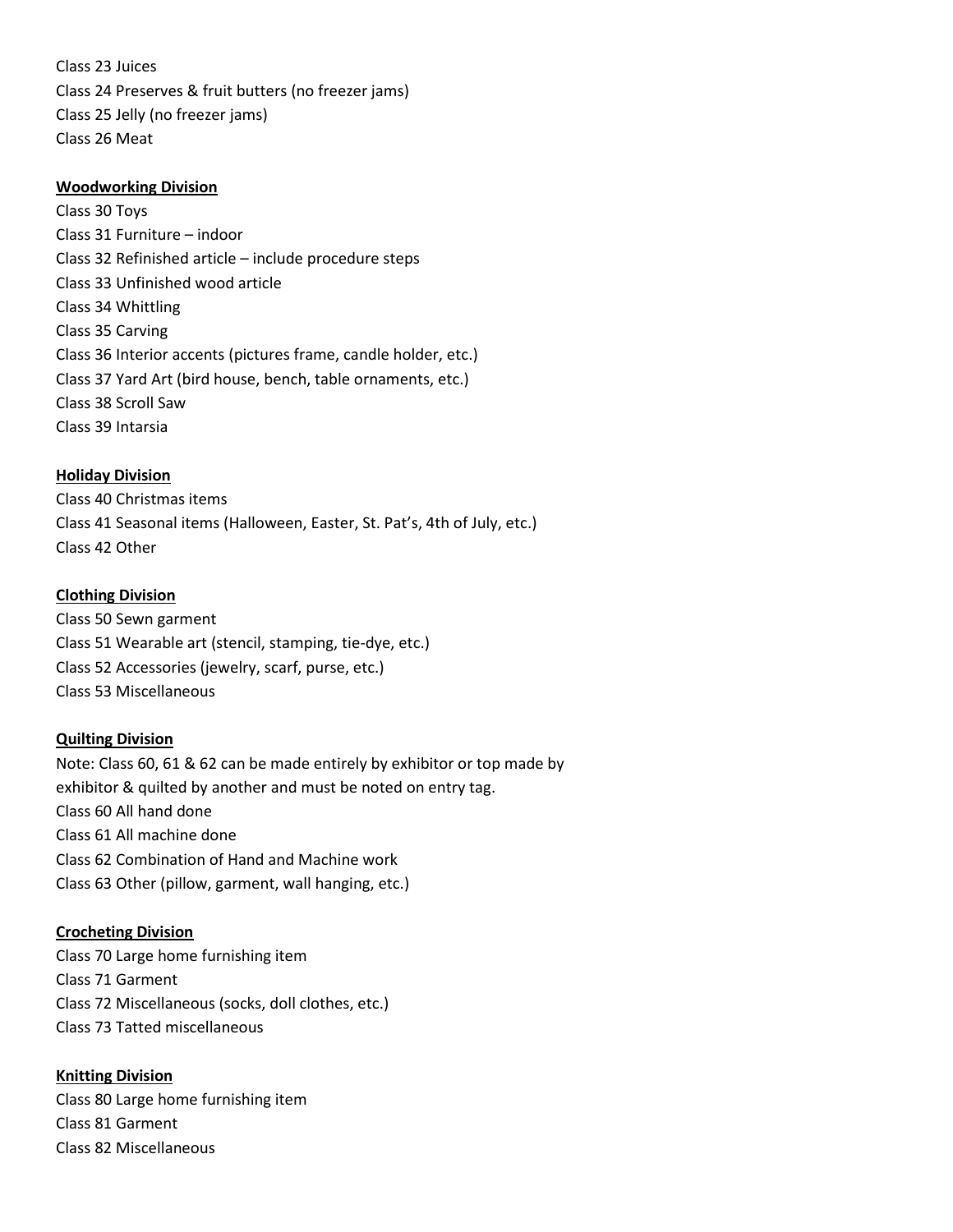Class 83 Machine knitted miscellaneous

### **Needlework Division**

Class 90 Embroidery/Crewel Pillow, picture or wall hanging Class 91 Embroidery/Crewel Miscellaneous Class 92 Machine Embroidery/Crewel miscellaneous Class 93 Counted Thread Picture or wall hanging Class 94 Counted Thread Miscellaneous (pillow, afghan, sweatshirts, smocking, etc.)

## **Home Accents & Crafts Division**

Class 100 Indoor Décor Class 101 Wreaths/swags etc. Class 102 Centerpieces, wall hangings, accessories, etc. Class 103 Weaving (baskets, cloth, paper, etc.) Class 104 Miscellaneous

# **Scrapbooking Division**

Class 110 Album Class 111 Single Page Layout Class 112 Double Page Layout Class 113 Cards/ATC Class 114 Altered Items

## **Outdoor Décor Division**

Class 120 Yard Art (garden stakes, gazing balls, stepping stones, clay pot creatures, etc.)

**Metal Division** Class 130 Miscellaneous

# **Painting Division** (All entries except China must be 5x7 or larger and ready to display)

Class 140 Oil Class 141 Acrylic Class 142 Watercolor Class 143 Tole Class 144 China Class 145 Painted Glass Class 146 Miscellaneous

#### **Fine Arts Division**

Class 150 Drawing – any medium Class 151 Stained Glass Class 152 Sculpture and Ceramics Class 153 Other

**Photography Division** (5x7 or larger – matted or framed and ready to display) Class 160 Color (people, landscape, animal, etc.